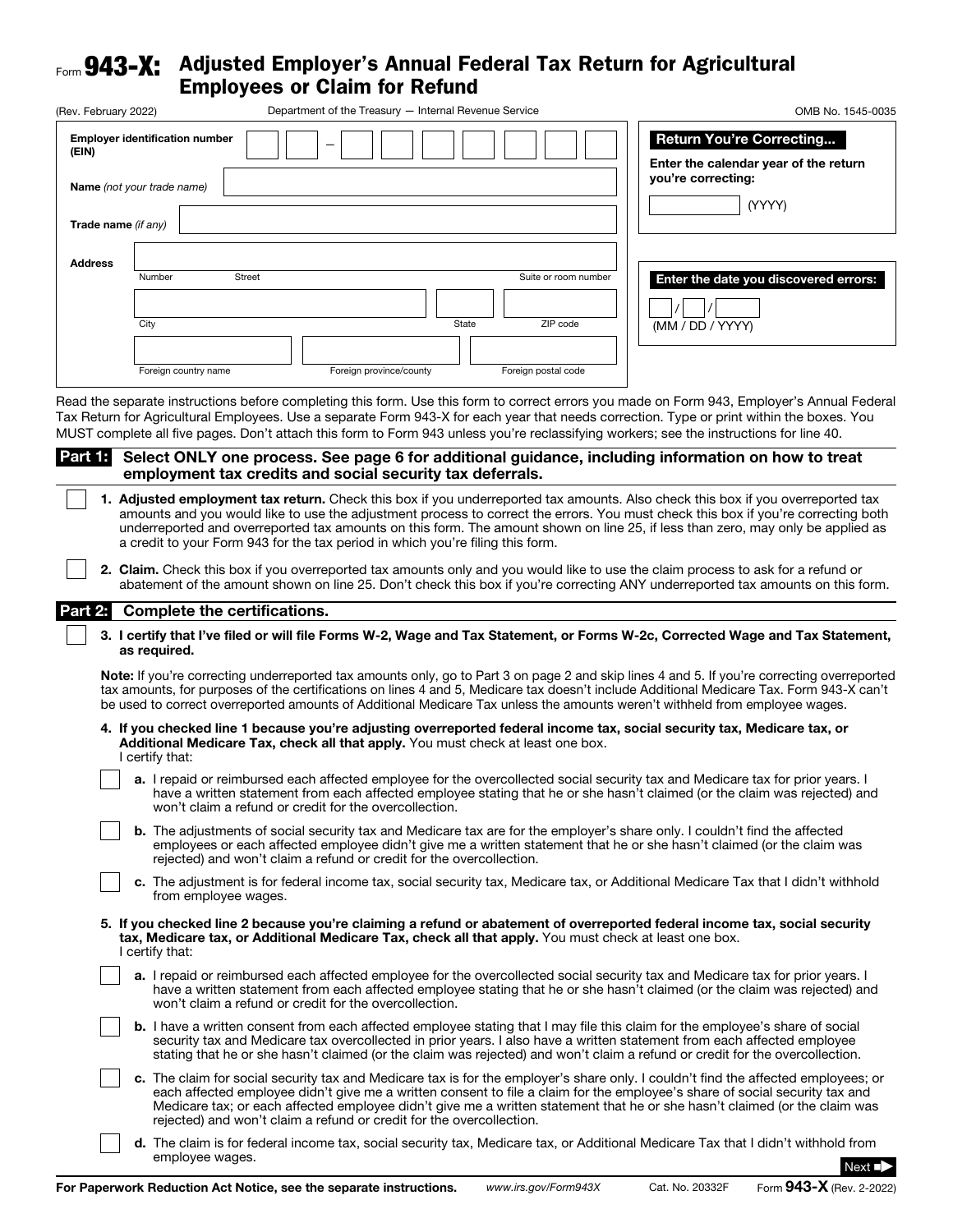|         | Name (not your trade name)                                                                                                                      |                                                 |                          |                                                                                           |     | <b>Employer identification number (EIN)</b>                                                                        |                                             | Correcting Calendar Year (YYYY) |
|---------|-------------------------------------------------------------------------------------------------------------------------------------------------|-------------------------------------------------|--------------------------|-------------------------------------------------------------------------------------------|-----|--------------------------------------------------------------------------------------------------------------------|---------------------------------------------|---------------------------------|
|         |                                                                                                                                                 |                                                 |                          |                                                                                           |     |                                                                                                                    |                                             |                                 |
|         |                                                                                                                                                 |                                                 |                          |                                                                                           |     |                                                                                                                    |                                             |                                 |
| Part 3: | Enter the corrections for the calendar year you're correcting. If any line doesn't apply, leave it blank.                                       |                                                 |                          |                                                                                           |     |                                                                                                                    |                                             |                                 |
|         |                                                                                                                                                 | Column 1                                        |                          | Column <sub>2</sub>                                                                       |     | Column 3                                                                                                           |                                             | Column 4                        |
|         |                                                                                                                                                 | Total corrected amount _<br>(for ALL employees) |                          | <b>Amount originally</b><br>reported or as<br>previously corrected<br>(for ALL employees) | $=$ | <b>Difference</b><br>(If this amount is a<br>negative number,<br>use a minus sign.)                                |                                             | <b>Tax correction</b>           |
| 6.      | Wages subject to social<br>security tax (Form 943, line 2)                                                                                      |                                                 |                          |                                                                                           | $=$ |                                                                                                                    | $\times$ 0.124* =                           |                                 |
|         |                                                                                                                                                 |                                                 |                          |                                                                                           |     | * If you're correcting your employer share only, use 0.062. See instructions.                                      |                                             |                                 |
| 7.      | Qualified sick leave wages*<br>(Form 943, line 2a)                                                                                              |                                                 |                          |                                                                                           | $=$ |                                                                                                                    | $\times$ 0.062 =                            |                                 |
|         |                                                                                                                                                 |                                                 |                          |                                                                                           |     | *Use line 7 only for qualified sick leave wages paid after March 31, 2020, for leave taken before April 1, 2021.   |                                             |                                 |
| 8.      | Qualified family leave wages*<br>(Form 943, line 2b)                                                                                            |                                                 |                          |                                                                                           | $=$ | *Use line 8 only for qualified family leave wages paid after March 31, 2020, for leave taken before April 1, 2021. | $\times$ 0.062 =                            |                                 |
| 9.      | <b>Wages subject to Medicare</b>                                                                                                                |                                                 |                          |                                                                                           |     |                                                                                                                    |                                             |                                 |
|         | $\textsf{tax}$ (Form 943, line 4)                                                                                                               |                                                 |                          |                                                                                           | $=$ | * If you're correcting your employer share only, use 0.0145. See instructions.                                     | $\times$ 0.029 <sup>*</sup> =               |                                 |
| 10.     | <b>Wages subject to Additional</b><br><b>Medicare Tax withholding</b>                                                                           |                                                 |                          |                                                                                           | $=$ |                                                                                                                    | $\times$ 0.009 <sup>*</sup> =               |                                 |
|         | (Form 943, line 6)                                                                                                                              |                                                 |                          |                                                                                           |     | *Certain wages reported in Column 3 shouldn't be multiplied by 0.009. See instructions.                            |                                             |                                 |
| 11.     | Federal income tax withheld<br>(Form 943, line 8)                                                                                               |                                                 | —                        |                                                                                           | $=$ |                                                                                                                    | Copy Column<br>3 here $\blacktriangleright$ |                                 |
| 12.     | Tax adjustments (Form 943,<br>line $10$ )                                                                                                       |                                                 |                          |                                                                                           | $=$ |                                                                                                                    | See<br>instructions                         |                                 |
| 13.     | <b>Qualified small business</b><br>payroll tax credit for                                                                                       |                                                 |                          |                                                                                           | $=$ |                                                                                                                    | See<br>instructions                         |                                 |
|         | increasing research activities<br>(Form 943, line 12a; you must<br>attach Form 8974)                                                            |                                                 |                          |                                                                                           |     |                                                                                                                    |                                             |                                 |
| 14.     | Nonrefundable portion of<br>credit for qualified sick and<br>family leave wages for leave<br>taken before April 1, 2021<br>(Form 943, line 12b) |                                                 |                          |                                                                                           | $=$ |                                                                                                                    | See<br>instructions                         |                                 |
| 15a.    | Nonrefundable portion of<br>emplovee retention credit<br>(Form 943, line 12c)                                                                   |                                                 |                          |                                                                                           | $=$ |                                                                                                                    | See<br>instructions                         |                                 |
| 15b.    | Nonrefundable portion of<br>credit for qualified sick and<br>family leave wages for leave<br>taken after March 31, 2021<br>(Form 943, line 12d) |                                                 |                          |                                                                                           | $=$ |                                                                                                                    | See<br>instructions                         |                                 |
| 15c.    | Nonrefundable portion of<br><b>COBRA premium assistance</b><br>credit (Form 943, line 12e)                                                      |                                                 | —                        |                                                                                           | $=$ |                                                                                                                    | See<br>instructions                         |                                 |
| 15d.    | <b>Number of individuals</b><br>provided COBRA premium<br>assistance (Form 943, line 12f)                                                       |                                                 | -                        |                                                                                           | $=$ |                                                                                                                    |                                             |                                 |
| 16.     | Special addition to wages for<br>federal income tax                                                                                             |                                                 | -                        |                                                                                           | $=$ |                                                                                                                    | See<br>instructions                         |                                 |
| 17.     | Special addition to wages for<br>social security taxes                                                                                          |                                                 | $\overline{\phantom{0}}$ |                                                                                           | $=$ |                                                                                                                    | See<br>instructions                         |                                 |
| 18.     | Special addition to wages for<br><b>Medicare taxes</b>                                                                                          |                                                 | $\equiv$                 |                                                                                           | $=$ |                                                                                                                    | See<br>instructions                         |                                 |
| 19.     | Special addition to wages for<br><b>Additional Medicare Tax</b>                                                                                 |                                                 | $\equiv$                 |                                                                                           | $=$ |                                                                                                                    | See<br>instructions                         |                                 |
| 20.     | <b>Subtotal.</b> Combine the amounts on lines 6 through 19 of Column 4.                                                                         |                                                 |                          |                                                                                           |     |                                                                                                                    |                                             |                                 |
|         |                                                                                                                                                 |                                                 |                          |                                                                                           |     |                                                                                                                    |                                             | Next $\blacksquare$             |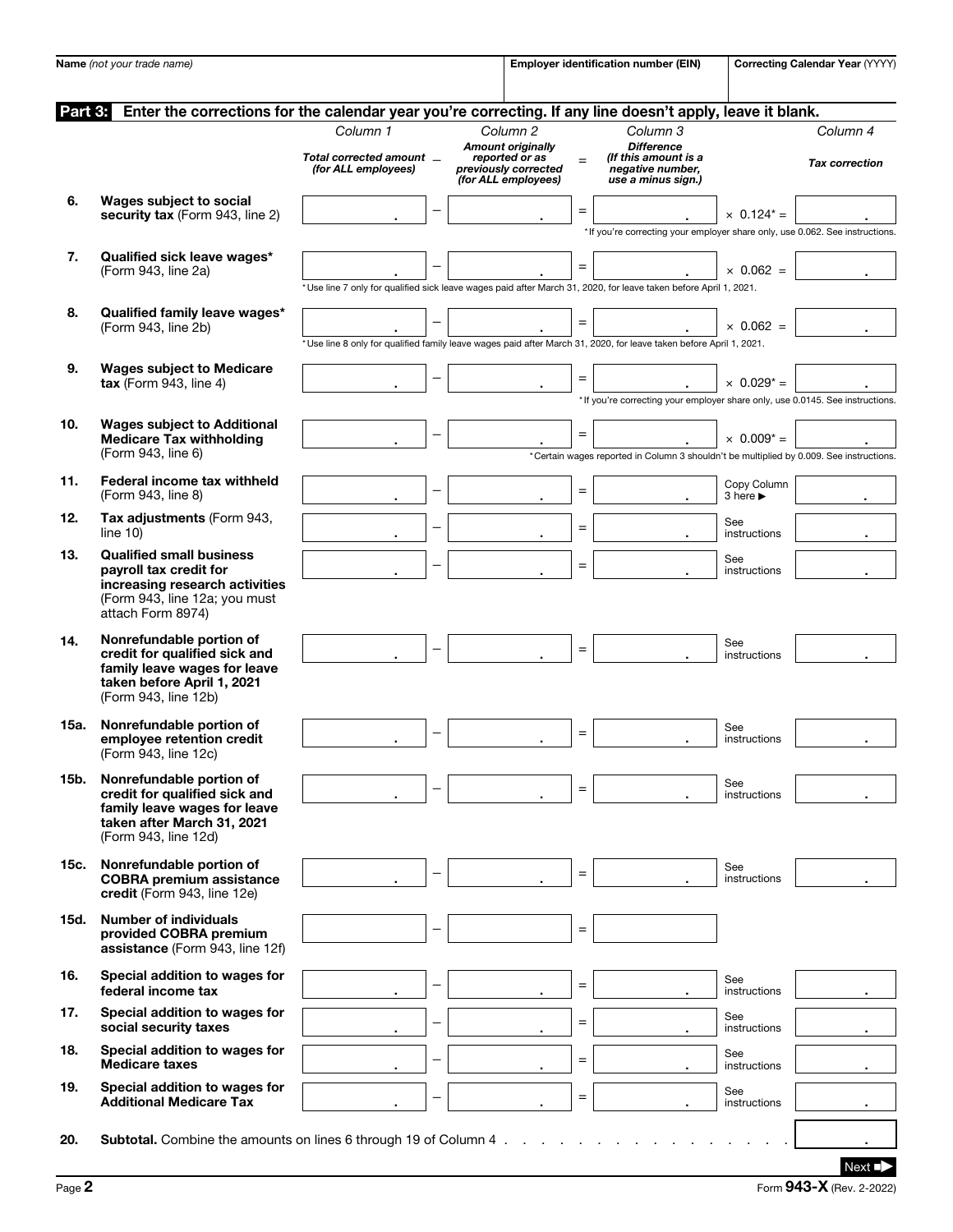| Name (not your trade name) |                                                                                                                                                                                       |                                                             |   |                                                                                                                  | <b>Employer identification number (EIN)</b> |                                                                                                 |                     | Correcting Calendar Year (YYYY)   |  |
|----------------------------|---------------------------------------------------------------------------------------------------------------------------------------------------------------------------------------|-------------------------------------------------------------|---|------------------------------------------------------------------------------------------------------------------|---------------------------------------------|-------------------------------------------------------------------------------------------------|---------------------|-----------------------------------|--|
| Part 3:                    | Enter the corrections for the calendar year you're correcting. If any line doesn't apply, leave it blank. (continued)                                                                 |                                                             |   |                                                                                                                  |                                             |                                                                                                 |                     |                                   |  |
|                            |                                                                                                                                                                                       | Column 1<br>Total corrected amount _<br>(for ALL employees) |   | Column <sub>2</sub><br><b>Amount originally</b><br>reported or as<br>previously corrected<br>(for ALL employees) | $=$                                         | Column 3<br><b>Difference</b><br>(If this amount is a<br>negative number,<br>use a minus sign.) |                     | Column 4<br><b>Tax correction</b> |  |
| 21.                        | Deferred amount of the<br>employer share of social<br>security tax* (Form 943, line 14b)                                                                                              | *Line 21 can only be used if correcting a 2020 Form 943.    |   |                                                                                                                  | $\qquad \qquad =$                           |                                                                                                 | See<br>instructions |                                   |  |
| 22.                        | Deferred amount of the<br>emplovee share of social<br>security tax* (Form 943, line 14c)                                                                                              | *Line 22 can only be used if correcting a 2020 Form 943.    |   |                                                                                                                  | $\equiv$                                    |                                                                                                 | See<br>instructions |                                   |  |
| 23.                        | Refundable portion of credit<br>for qualified sick and family<br>leave wages for leave taken<br>before April 1, 2021 (Form 943,<br>line $14d$ )                                       |                                                             |   |                                                                                                                  | $=$                                         |                                                                                                 | See<br>instructions |                                   |  |
| 24a.                       | Refundable portion of<br>employee retention credit<br>(Form 943, line 14e)                                                                                                            |                                                             | - |                                                                                                                  | $=$                                         |                                                                                                 | See<br>instructions |                                   |  |
| 24b.                       | Refundable portion of credit<br>for qualified sick and family<br>leave wages for leave taken<br>after March 31, 2021 (Form<br>943, line 14f)                                          |                                                             |   |                                                                                                                  | $=$                                         |                                                                                                 | See<br>instructions |                                   |  |
| 24c.                       | <b>Refundable portion of COBRA</b><br>premium assistance credit<br>(Form 943, line 14g)                                                                                               |                                                             |   |                                                                                                                  | $=$                                         |                                                                                                 | See<br>instructions |                                   |  |
| 25.                        | Total. Combine the amounts on lines 20 through 24c of Column 4<br>If line 25 is less than zero:                                                                                       |                                                             |   |                                                                                                                  |                                             |                                                                                                 |                     |                                   |  |
|                            | • If you checked line 1, this is the amount you want applied as a credit to your Form 943 for the tax period in which<br>you're filing this form.                                     |                                                             |   |                                                                                                                  |                                             |                                                                                                 |                     |                                   |  |
|                            | • If you checked line 2, this is the amount you want refunded or abated.                                                                                                              |                                                             |   |                                                                                                                  |                                             |                                                                                                 |                     |                                   |  |
|                            | If line 25 is more than zero, this is the amount you owe. Pay this amount by the time you file this return. For<br>information on how to pay, see Amount you owe in the instructions. |                                                             |   |                                                                                                                  |                                             |                                                                                                 |                     |                                   |  |
| 26.                        | <b>Qualified health plan</b><br>expenses allocable to<br>qualified sick leave wages for<br>leave take before April 1, 2021<br>(Form 943, line 18)                                     |                                                             |   |                                                                                                                  |                                             |                                                                                                 |                     |                                   |  |
| 27.                        | <b>Qualified health plan</b><br>expenses allocable to<br>qualified family leave wages<br>for leave taken before April 1,<br>2021 (Form 943, line 19)                                  |                                                             |   |                                                                                                                  | $=$                                         |                                                                                                 |                     |                                   |  |
| 28.                        | <b>Qualified wages for the</b><br>employee retention credit<br>(Form 943, line 20)                                                                                                    |                                                             |   |                                                                                                                  | $=$                                         |                                                                                                 |                     |                                   |  |
| 29.                        | <b>Qualified health plan</b><br>expenses for the employee<br>retention credit (Form 943,<br>line 21)                                                                                  |                                                             |   |                                                                                                                  | $=$                                         |                                                                                                 |                     |                                   |  |
| 30.                        | Credit from Form 5884-C, line<br>11, for the year* (Form 943,<br>line $22$ )                                                                                                          | *Line 30 can only be used if correcting a 2020 Form 943.    |   |                                                                                                                  | $=$                                         |                                                                                                 |                     |                                   |  |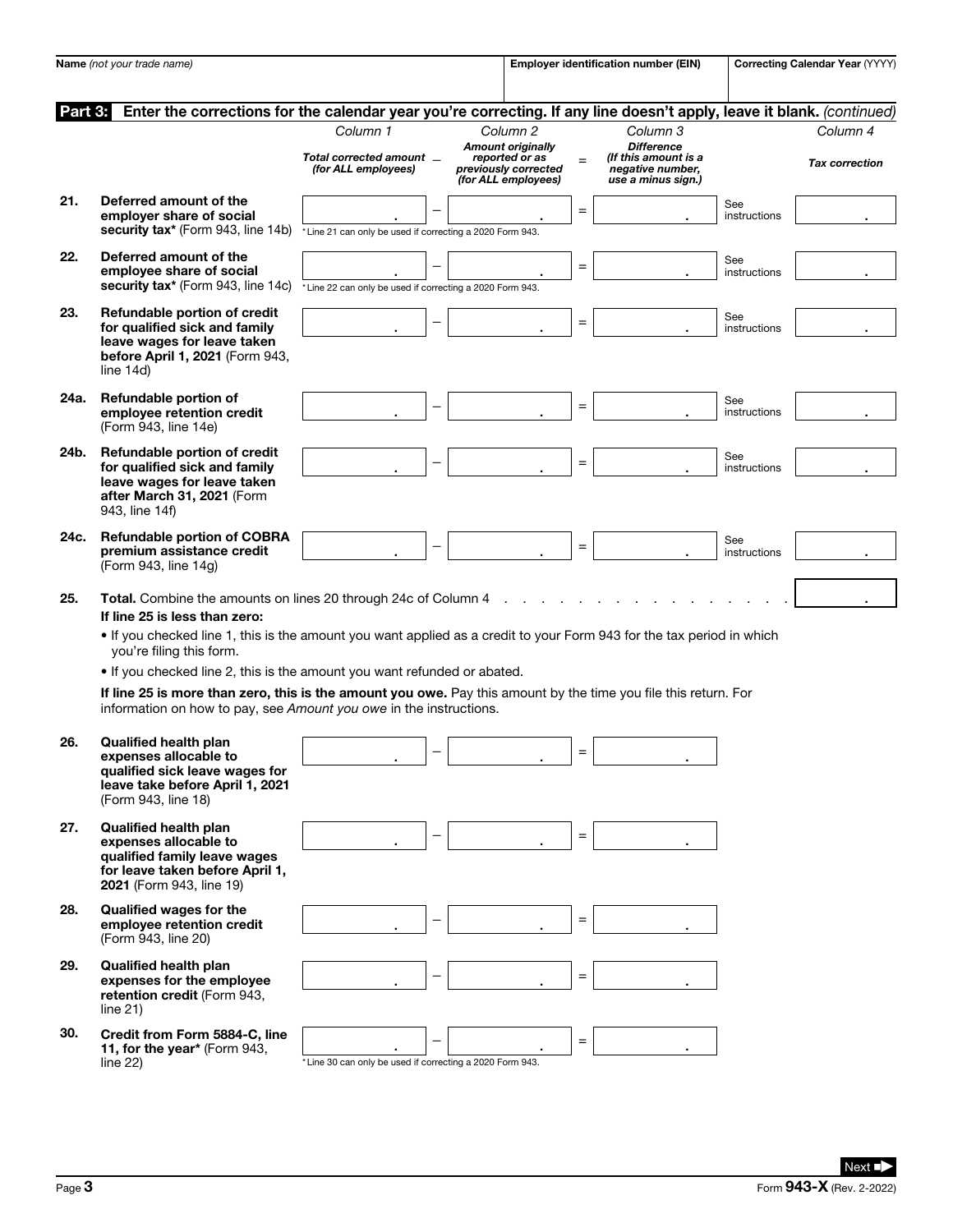|         | Name (not your trade name)                                                                                                                                                                                                                                                                                                                                    |                                                             |   | Employer identification number (EIN)                                                                  |     | Correcting Calendar Year (YYYY)                                                                 |                                                                                                                       |
|---------|---------------------------------------------------------------------------------------------------------------------------------------------------------------------------------------------------------------------------------------------------------------------------------------------------------------------------------------------------------------|-------------------------------------------------------------|---|-------------------------------------------------------------------------------------------------------|-----|-------------------------------------------------------------------------------------------------|-----------------------------------------------------------------------------------------------------------------------|
| Part 3: |                                                                                                                                                                                                                                                                                                                                                               |                                                             |   |                                                                                                       |     |                                                                                                 | Enter the corrections for the calendar year you're correcting. If any line doesn't apply, leave it blank. (continued) |
|         |                                                                                                                                                                                                                                                                                                                                                               | Column 1<br>Total corrected amount _<br>(for ALL employees) |   | Column 2<br><b>Amount originally</b><br>reported or as<br>previously corrected<br>(for ALL employees) | $=$ | Column 3<br><b>Difference</b><br>(If this amount is a<br>negative number,<br>use a minus sign.) |                                                                                                                       |
|         | Caution: Lines 31-38 don't apply to years beginning before January 1, 2021.                                                                                                                                                                                                                                                                                   |                                                             |   |                                                                                                       |     |                                                                                                 |                                                                                                                       |
| 31.     | Qualified sick leave wages for<br>leave taken after March 31,<br>2021 (Form 943, line 22)                                                                                                                                                                                                                                                                     |                                                             |   |                                                                                                       | $=$ |                                                                                                 |                                                                                                                       |
| 32.     | <b>Qualified health plan</b><br>expenses allocable to<br>qualified sick leave wages for<br>leave taken after March 31,<br>2021 (Form 943, line 23)                                                                                                                                                                                                            |                                                             |   |                                                                                                       | $=$ |                                                                                                 |                                                                                                                       |
| 33.     | Amounts under certain<br>collectively bargained<br>agreements allocable to<br>qualified sick leave wages for<br>leave taken after March 31.<br>2021 (Form 943, line 24)                                                                                                                                                                                       |                                                             |   |                                                                                                       | $=$ |                                                                                                 |                                                                                                                       |
| 34.     | <b>Qualified family leave wages</b><br>for leave taken after March 31,<br>2021 (Form 943, line 25)                                                                                                                                                                                                                                                            |                                                             |   |                                                                                                       | $=$ |                                                                                                 |                                                                                                                       |
| 35.     | <b>Qualified health plan</b><br>expenses allocable to<br>qualified family leave wages<br>for leave taken after March 31,<br>2021 (Form 943, line 26)                                                                                                                                                                                                          |                                                             |   |                                                                                                       | $=$ |                                                                                                 |                                                                                                                       |
| 36.     | Amounts under certain<br>collectively bargained<br>agreements allocable to<br>qualified family leave wages<br>for leave taken after March 31,<br>2021 (Form 943, line 27)                                                                                                                                                                                     |                                                             |   |                                                                                                       | $=$ |                                                                                                 |                                                                                                                       |
| 37.     | If you're eligible for the<br>emplovee retention credit in<br>the third quarter of 2021<br>solely because your business<br>is a recovery startup<br>business, enter the total of<br>any amounts included on<br>Form 943, lines 12c and 14e<br>(or, if corrected, Form 943-X,<br>lines 15a and 24a), for the<br>third quarter of 2021 (Form<br>943, line 28)   |                                                             |   |                                                                                                       | $=$ |                                                                                                 |                                                                                                                       |
| 38.     | If you're eligible for the<br>employee retention credit in<br>the fourth quarter of 2021<br>solely because your business<br>is a recovery startup<br>business, enter the total of<br>any amounts included on<br>Form 943, lines 12c and 14e<br>(or, if corrected, Form 943-X,<br>lines 15a and 24a), for the<br>fourth quarter of 2021 (Form<br>943, line 29) |                                                             | — |                                                                                                       | $=$ |                                                                                                 |                                                                                                                       |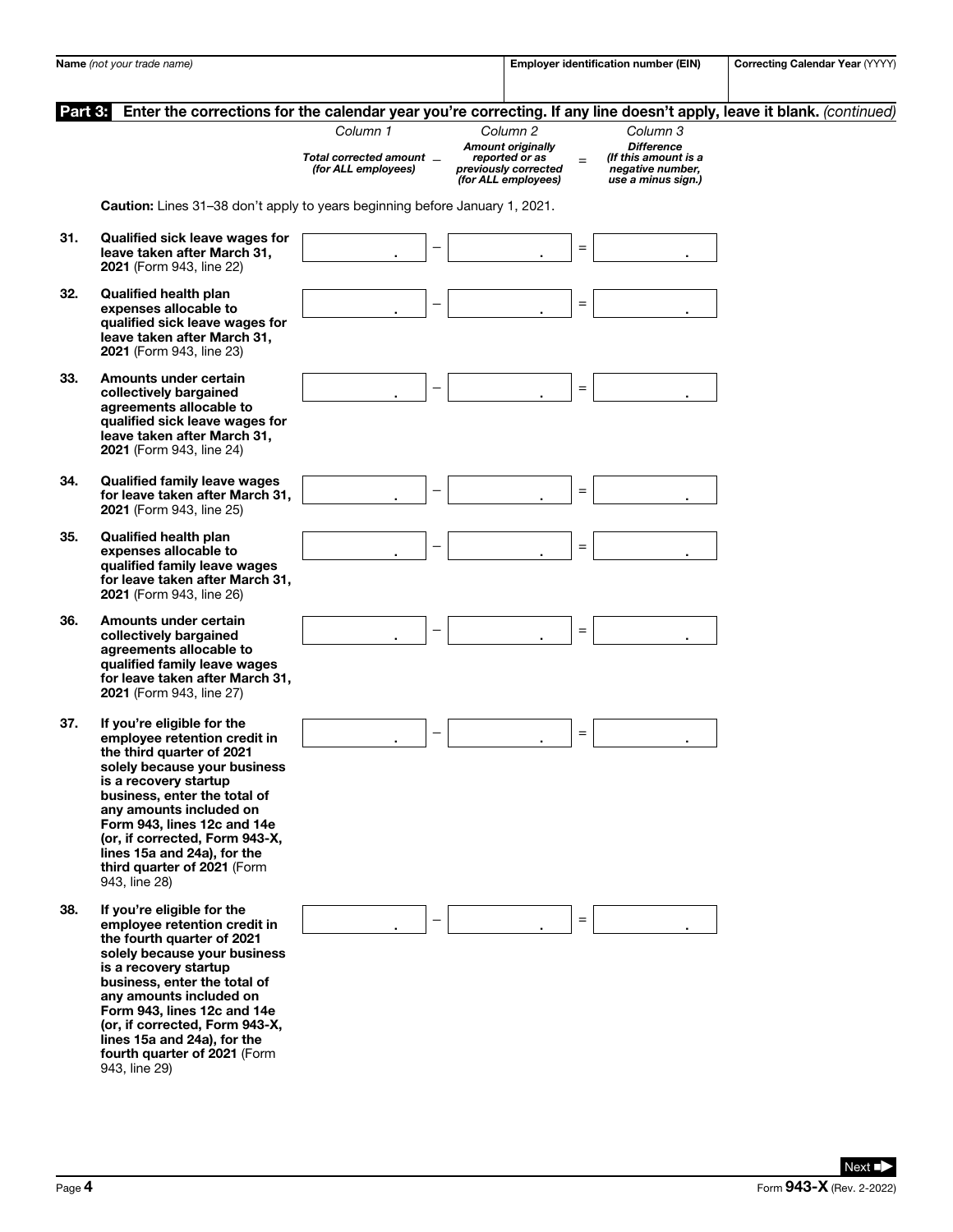| Name (not your trade name) |                        |                                                                                                                                                                         | <b>Employer identification number (EIN)</b> | Correcting Calendar Year (YYYY)                                                                                                                                                                                                                                                                 |  |
|----------------------------|------------------------|-------------------------------------------------------------------------------------------------------------------------------------------------------------------------|---------------------------------------------|-------------------------------------------------------------------------------------------------------------------------------------------------------------------------------------------------------------------------------------------------------------------------------------------------|--|
| Part 4:                    |                        | Explain your corrections for the calendar year you're correcting.                                                                                                       |                                             |                                                                                                                                                                                                                                                                                                 |  |
| 39.                        |                        | Explain both your underreported and overreported amounts on line 41.                                                                                                    |                                             | Check here if any corrections you entered on a line include both underreported and overreported amounts.                                                                                                                                                                                        |  |
| 40.                        |                        | Check here if any corrections involve reclassified workers. Explain on line 41.                                                                                         |                                             |                                                                                                                                                                                                                                                                                                 |  |
| 41.                        |                        |                                                                                                                                                                         |                                             | You must give us a detailed explanation of how you determined your corrections. See the instructions.                                                                                                                                                                                           |  |
|                            |                        |                                                                                                                                                                         |                                             |                                                                                                                                                                                                                                                                                                 |  |
|                            |                        |                                                                                                                                                                         |                                             |                                                                                                                                                                                                                                                                                                 |  |
|                            |                        |                                                                                                                                                                         |                                             |                                                                                                                                                                                                                                                                                                 |  |
|                            |                        |                                                                                                                                                                         |                                             |                                                                                                                                                                                                                                                                                                 |  |
|                            |                        |                                                                                                                                                                         |                                             |                                                                                                                                                                                                                                                                                                 |  |
|                            |                        |                                                                                                                                                                         |                                             |                                                                                                                                                                                                                                                                                                 |  |
|                            |                        |                                                                                                                                                                         |                                             |                                                                                                                                                                                                                                                                                                 |  |
|                            |                        |                                                                                                                                                                         |                                             |                                                                                                                                                                                                                                                                                                 |  |
|                            |                        |                                                                                                                                                                         |                                             |                                                                                                                                                                                                                                                                                                 |  |
|                            |                        |                                                                                                                                                                         |                                             |                                                                                                                                                                                                                                                                                                 |  |
|                            |                        |                                                                                                                                                                         |                                             |                                                                                                                                                                                                                                                                                                 |  |
|                            |                        | Part 5: Sign here. You must complete all five pages of this form and sign it.<br>(other than taxpayer) is based on all information of which preparer has any knowledge. |                                             | Under penalties of perjury, I declare that I have filed an original Form 943 and that I have examined this adjusted return or claim, including<br>accompanying schedules and statements, and to the best of my knowledge and belief, it is true, correct, and complete. Declaration of preparer |  |
|                            | Sign your<br>name here |                                                                                                                                                                         |                                             | Print your<br>name here<br>Print your<br>title here                                                                                                                                                                                                                                             |  |

Date  $/ / /$ 

Best daytime phone

Paid Preparer Use Only **Paid Preparer Use Only Check if you're self-employed** . Preparer's name Preparer's name Preparer's signature |  $\sqrt{2}$  /  $\sqrt{2}$ Firm's name (or yours if self-employed) EIN Address Phone City State ZIP code